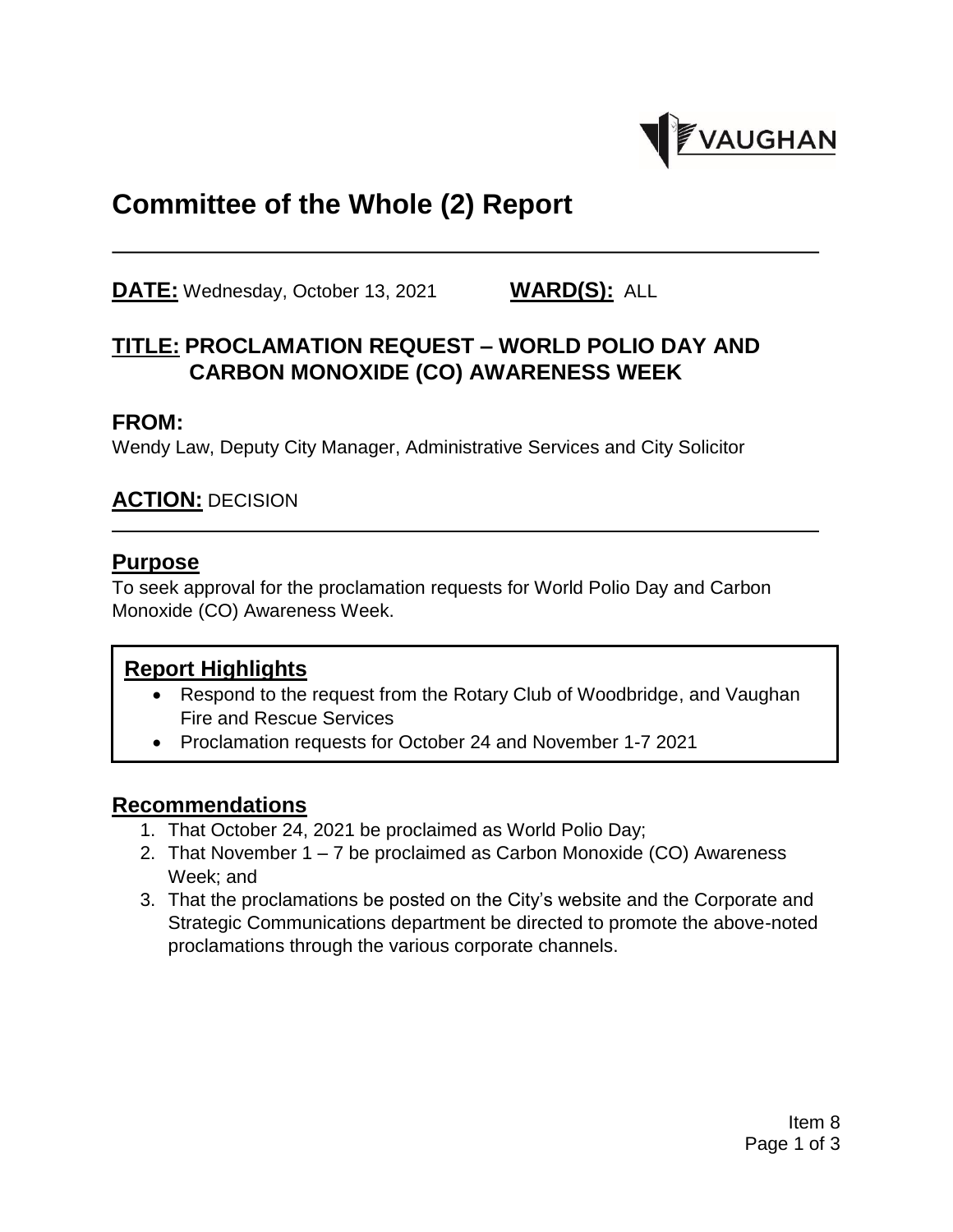### **Background**

#### **World Polio Day**

Correspondence was received from the Rotary Club of Woodbridge on September 21, 2021 requesting a proclamation.

Rotary Clubs around the world have worked together to eradicate polio. Along with their partners, they have helped immunize more than 2.5 billion children against polio in 122 countries. They have reduced polio cases by 99.9 percent worldwide. World Polio Day was established by Rotary International over a decade ago to commemorate the birth of Jonas Salk who led the first team to develop a vaccine against poliomyelitis. Their goal with this request is to bring awareness with a proclamation, illumination and flag raising.

#### **Carbon Monoxide Awareness Week**

Correspondence was received from Vaughan Fire and Rescue Services on September 29, 2021 requesting a proclamation.

Each year, Carbon Monoxide Awareness Week is observed from Nov. 1-7, and Vaughan Fire and Rescue Services provide tips to educate residents of the risks CO can pose and ways you can help keep your family safe from this hazard.

#### **Previous Reports/Authority**

Not applicable

### **Analysis and Options**

The proclamation requests meet the requirements of the City's Proclamation Policy as follows:

"An official and ceremonial statement made by or under the authority of Council, recognizing a cause, event or commemoration of significance to the City of Vaughan and its citizens.

2.1. For the purposes of section 2, a proclamation may be issued for:

2.1.4. Public awareness campaigns;"

### **Financial Impact**

There is no expected financial impact with respect to this request.